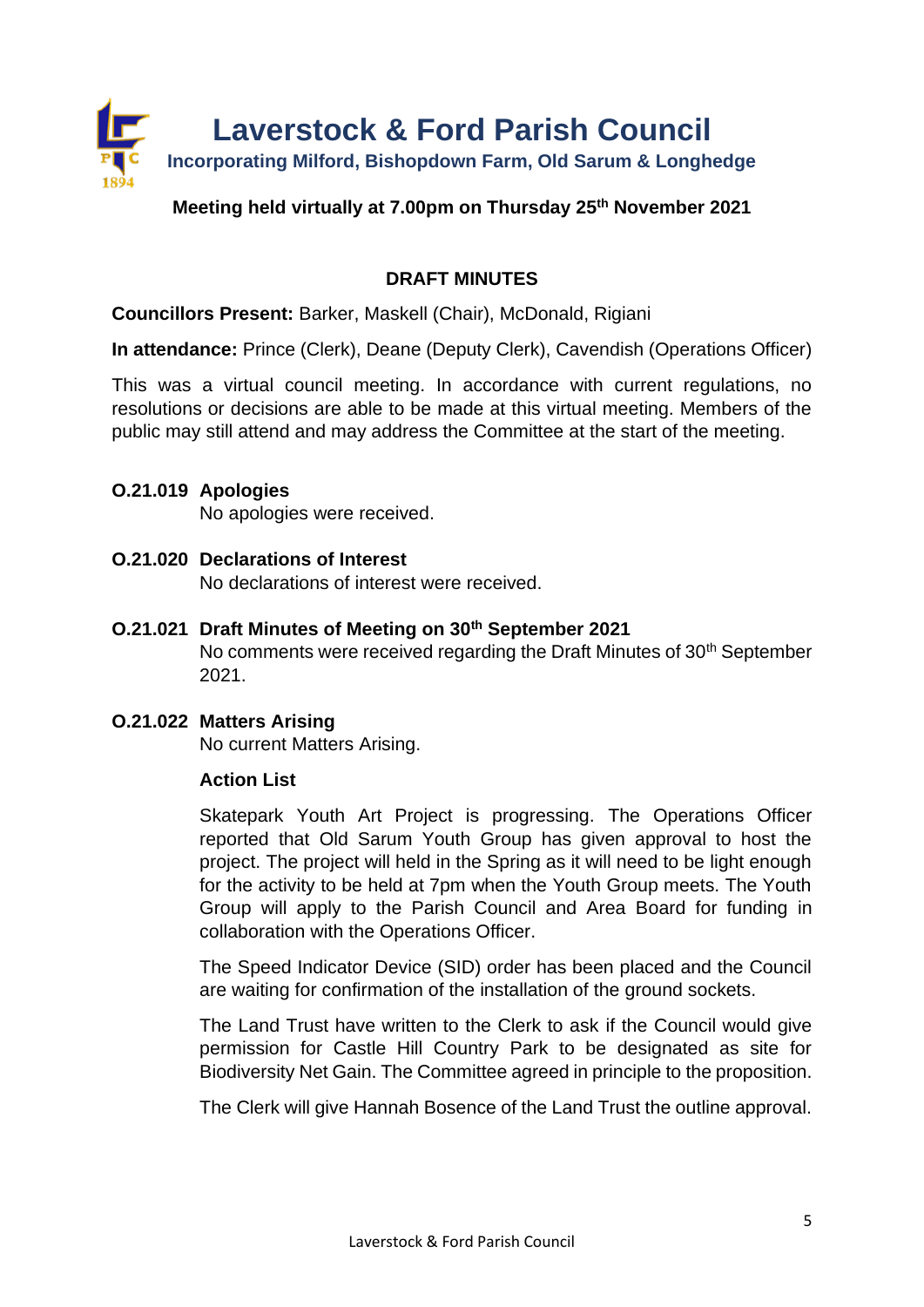# **O.21.023 Bishopdown Farm Play Areas**

St Peter's and St Luke's play areas will soon be coming into the ownership of Laverstock and Ford Parish Council. The Clerk suggested that the Asset Replacement Fund may be considered to refurbish the sites. An estimated cost of £50,000 per play area would be required to refurbish each site. To carry out basic safety works would cost in the region of £12,000 for each site. The equipment is however currently 25 years old and made of timber, this gives an estimated remaining life span of 8-10 years.

Cllr Barker and Maskell suggested that by patching up the equipment it would be throwing good money after bad. The current asset replacement fund stands at £129,000. Each year 5% of the current asset value is added to the fund from the precept. This year the asset value was £1.3million. Cllr Barker asked if it was a possibility to close the play areas until funds were available.

The Clerk explained that most of the assets were obtained in the last 5 to 6 years so there is a significant lifespan left in most of the equipment. The exception to this is Whitebridge Play Area which may be considered as requiring replacement in the near future.

The Deputy Clerk informed the council that some of the equipment is dangerous and will require immediate removal. The bark will also require replacement with grass. An option would be to remove dangerous equipment and replace equipment in phases when funding was available. Cllr Maskell felt that the Asset Replacement Fund should be used as it was the purpose of the fund. Cllr McDonald agreed that the fund is there to be used but remove equipment and keep the parks open as an interim.

It was agreed by informal vote that the Council would initiate the Tender Process.

# **O.21.024 Ford Cycle Route**

Three propositions have been previously made to join Amesbury to Salisbury via Porton by cycle route. The preferred route crosses private land and the landowner has rejected the proposition. The only option is for Wiltshire Council to pursue a Compulsory Purchase Order. In order for Wiltshire Council to do this they must fully investigate other routes. Both involve the use of Ford Road instead of just a crossing.

The councillors indicated that they were still happy to support Resolution 19.173. In order to progress, the Cycle group must prove other options could not be completed safely, the Parish Council support these investigations.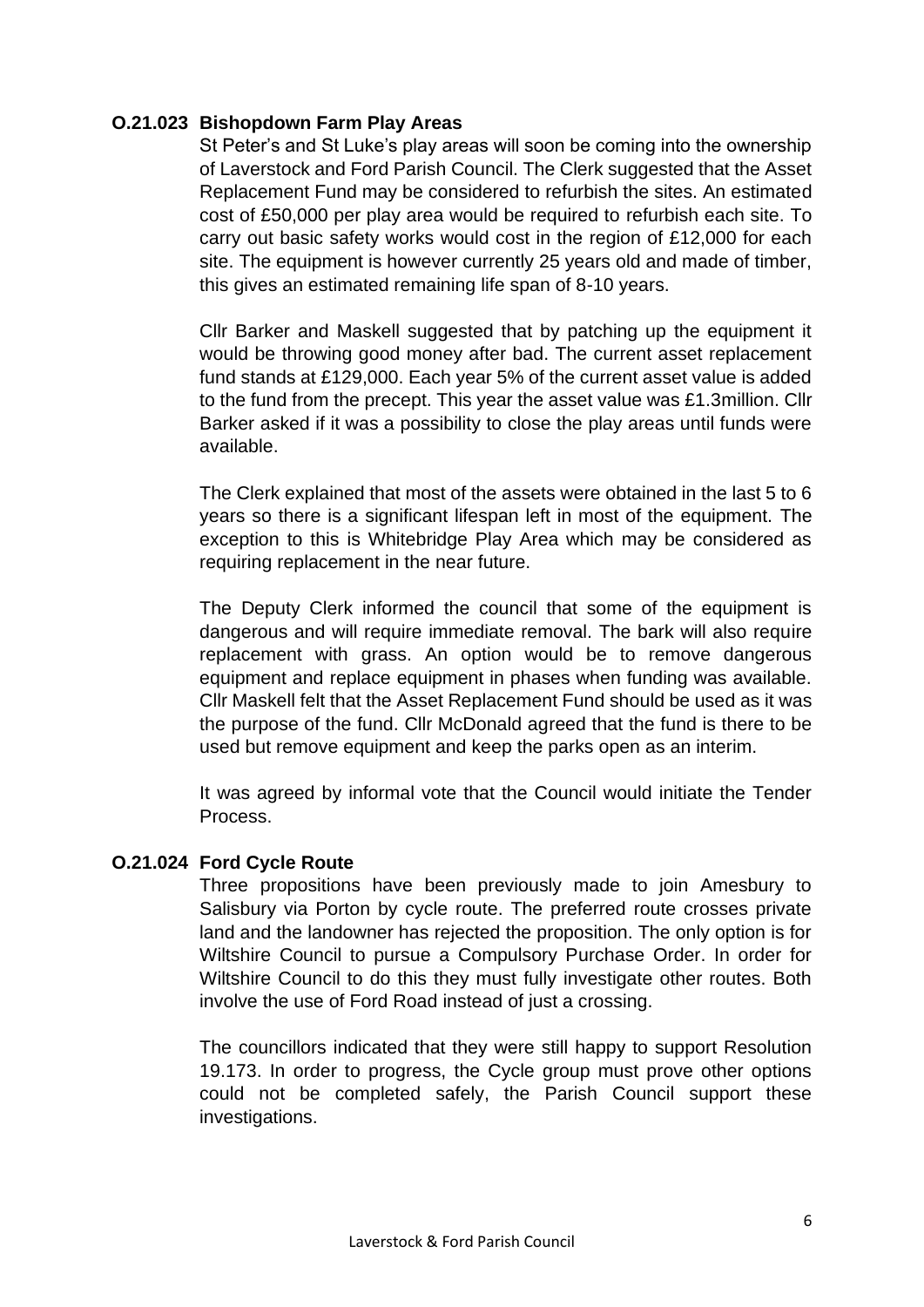# **O.21.025 Allotments**

The Operations Officer informed the Council that investigations had been made into the provision of allotments within the Parish. The most suitable option was recommended to be sited at Castle Hill Country Park alongside the Community Growing Space.

Councillors supported further investigations into using Community Infrastructure Levy (CIL) to fund allotments in conjunction with the Land Trust. A restriction would be supported to restrict the use of the allotments to the residents of the Parish only initially to be reviewed

# **O.21.026 Use of Community Infrastructure Levy**

CIL money has been spent previously on items such as litter bins and footpaths. The upcoming CIL funding from the Castle Hill Country Park development is half of the standard rate, as is the development at Longhedge.

The Deputy Clerk requested that CIL funding be used for a noticeboard at Longhedge subject to agreement from managing agent regarding location.

# **O.21.027 Environmental Policy**

The Operations Officer presented research with potential policy points. Cllr McDonald felt that the policy should be a succinct document with an Action Plan worked on by the Operations Committee to achieve the policy points. The Action Plan would have goals over a set number of years.

The Clerk requested that Point D be expanded to include buildings. Cllr McDonald also requested that 'local' was included in the policy to ensure local businesses were prioritised.

The Operations Officer will produce a one page document with policy points for consideration by the council.

# **O.21.028 Bus Shelters**

There are three locations remaining from the identified list of potential bus shelter locations. These include St Peter's Road, Bishopdown on land soon to be owned by the Council as well as locations at Greenwood Avenue and Church Road, Laverstock. Previously £12,000 has been budgeted each year to provide new bus shelters. The Deputy Clerk advised that there are a lot of upcoming budget pressures so recommended suspending the programme for at least twelve months to focus on maintenance only.

The Committee supported suspending the installation programme and budgeting £1,000 for maintenance only.